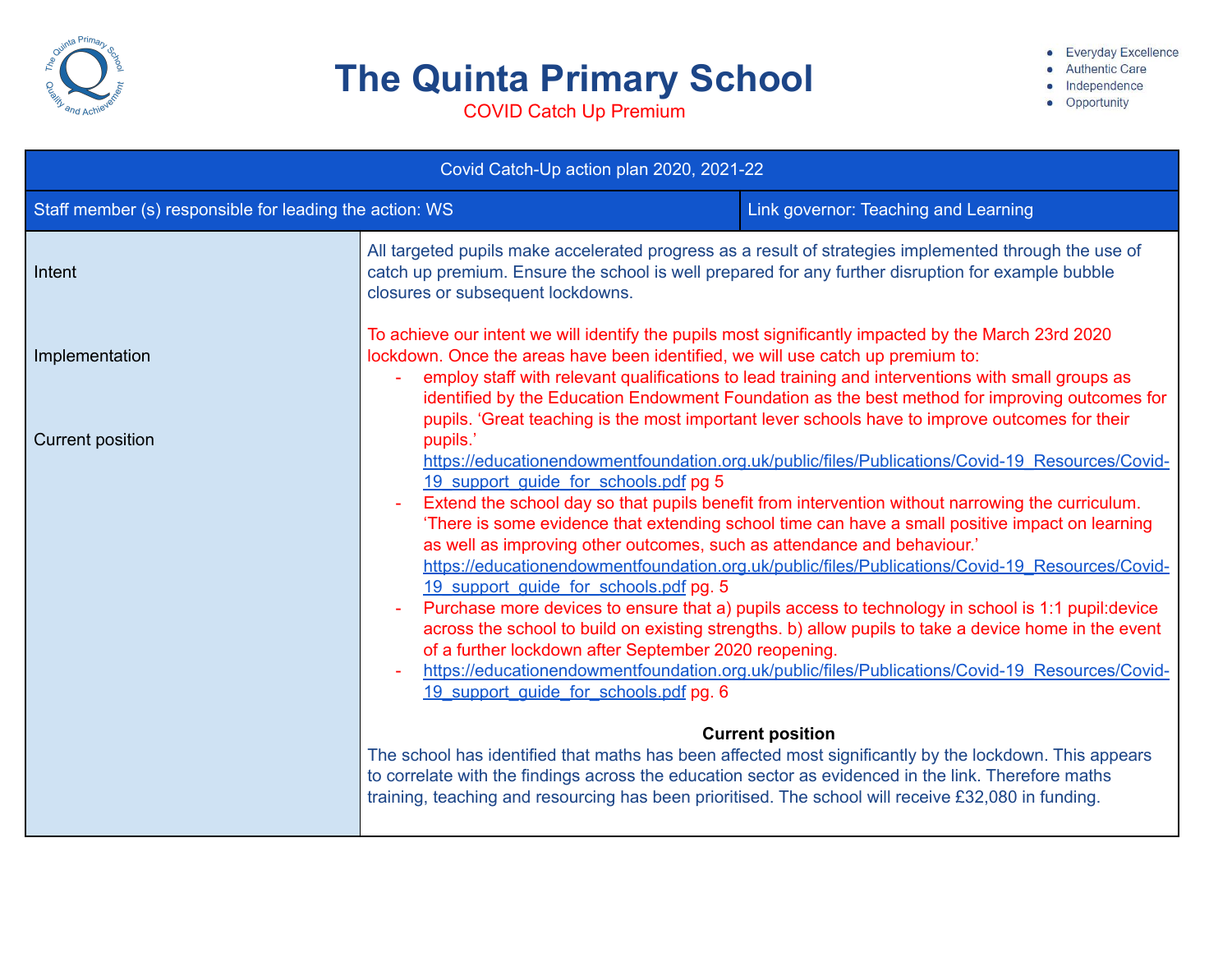|                                                                 |                                                                                            |                            | https://educationendowmentfoundation.org.uk/covid-19-resources/best-evidence-on-impact-of-school-clos<br>ures-on-the-attainment-gap/ |                                                                                                                                                                                                                                                                                                         |                                             |              |  |  |  |
|-----------------------------------------------------------------|--------------------------------------------------------------------------------------------|----------------------------|--------------------------------------------------------------------------------------------------------------------------------------|---------------------------------------------------------------------------------------------------------------------------------------------------------------------------------------------------------------------------------------------------------------------------------------------------------|---------------------------------------------|--------------|--|--|--|
| Immediate Intent (2020-21)                                      |                                                                                            |                            |                                                                                                                                      |                                                                                                                                                                                                                                                                                                         |                                             |              |  |  |  |
|                                                                 | <b>Expected completion</b><br>date                                                         | Achieved √                 |                                                                                                                                      |                                                                                                                                                                                                                                                                                                         |                                             |              |  |  |  |
|                                                                 | Update risk assessment, remote curriculum and learning and device loan policy documents    |                            |                                                                                                                                      |                                                                                                                                                                                                                                                                                                         | Ongoing                                     |              |  |  |  |
| across the school.                                              |                                                                                            |                            |                                                                                                                                      | Purchase additional technology to provide a 1:1 pupil:device ratio to mitigate any future closures and deliver greater independent learning                                                                                                                                                             | September 2020                              | V            |  |  |  |
|                                                                 |                                                                                            |                            |                                                                                                                                      | Identify the most significant loss of learning that the school will prioritise funding for from the Catch up Premium                                                                                                                                                                                    | December 2020                               | $\checkmark$ |  |  |  |
|                                                                 | Research best practice for spending Covid Catch up funding, create action plan and budget. |                            |                                                                                                                                      |                                                                                                                                                                                                                                                                                                         | October 2020                                | $\checkmark$ |  |  |  |
|                                                                 | Access professional tutors through one of the 3 ways to close gaps in learning.            |                            |                                                                                                                                      |                                                                                                                                                                                                                                                                                                         | Autumn 2021                                 |              |  |  |  |
|                                                                 |                                                                                            |                            |                                                                                                                                      |                                                                                                                                                                                                                                                                                                         |                                             |              |  |  |  |
|                                                                 |                                                                                            |                            |                                                                                                                                      | Implementation                                                                                                                                                                                                                                                                                          |                                             |              |  |  |  |
| Phase:<br>Not started<br>Implementing<br>Completed/<br>embedded | Cost £<br>CPD time?<br>(Spark, Base,<br>Full)                                              | Who is<br>responsible<br>? | When will it<br>be<br>completed?                                                                                                     | Action                                                                                                                                                                                                                                                                                                  | When was it checked by SLT?<br>Who and how? |              |  |  |  |
| Completed                                                       | £2744.59 x4 x<br>3 years lease<br>£32,928<br>£10,978.36<br>from Catch up<br>Premium        | SB/WS                      | Autumn 20                                                                                                                            | Create a 1:1 device to pupil ratio so that daily learning<br>is more effective, efficient and bespoke. It will also<br>allow pupils to have a device they can take home if the<br>school is closed again due to another lockdown.<br>Purchase 120 ipads<br>Set up individual ipads 1:1 across KS1 and 2 |                                             |              |  |  |  |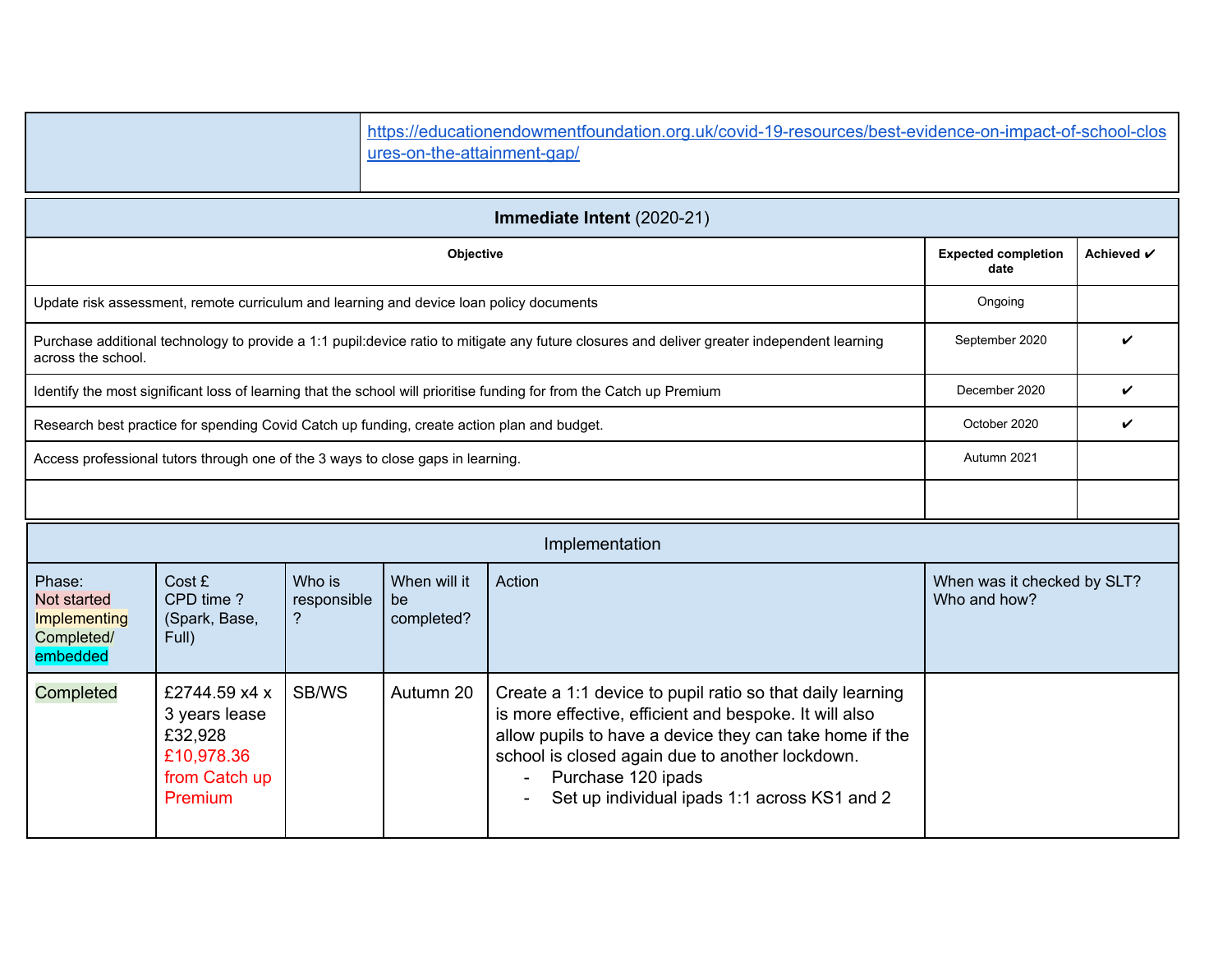| Completed   | £4160                                            | <b>SB</b>  |                      | Purchase end of contract lease ipads                                                               |                |  |  |  |
|-------------|--------------------------------------------------|------------|----------------------|----------------------------------------------------------------------------------------------------|----------------|--|--|--|
| Completed   | £17,845<br>£13,712 from<br>catch up<br>premium   | <b>LS</b>  | Spring 1             | Specialist subject teaching (maths)                                                                |                |  |  |  |
| Completed   | £7,270                                           | <b>SLT</b> | Spring 1             | Wellbeing support assistant                                                                        |                |  |  |  |
| Completed   | £15,060<br>£7,390 taken<br>from covid<br>premium | <b>SLT</b> | Spring 2<br>Spring 1 | Specialist teaching History and Literacy<br>TA support to release teachers to deliver intervention |                |  |  |  |
|             | <b>Impact check 1</b>                            |            |                      |                                                                                                    |                |  |  |  |
|             |                                                  |            |                      |                                                                                                    |                |  |  |  |
| <b>When</b> | How                                              |            | <b>What</b>          | <b>Findings</b>                                                                                    | <b>Actions</b> |  |  |  |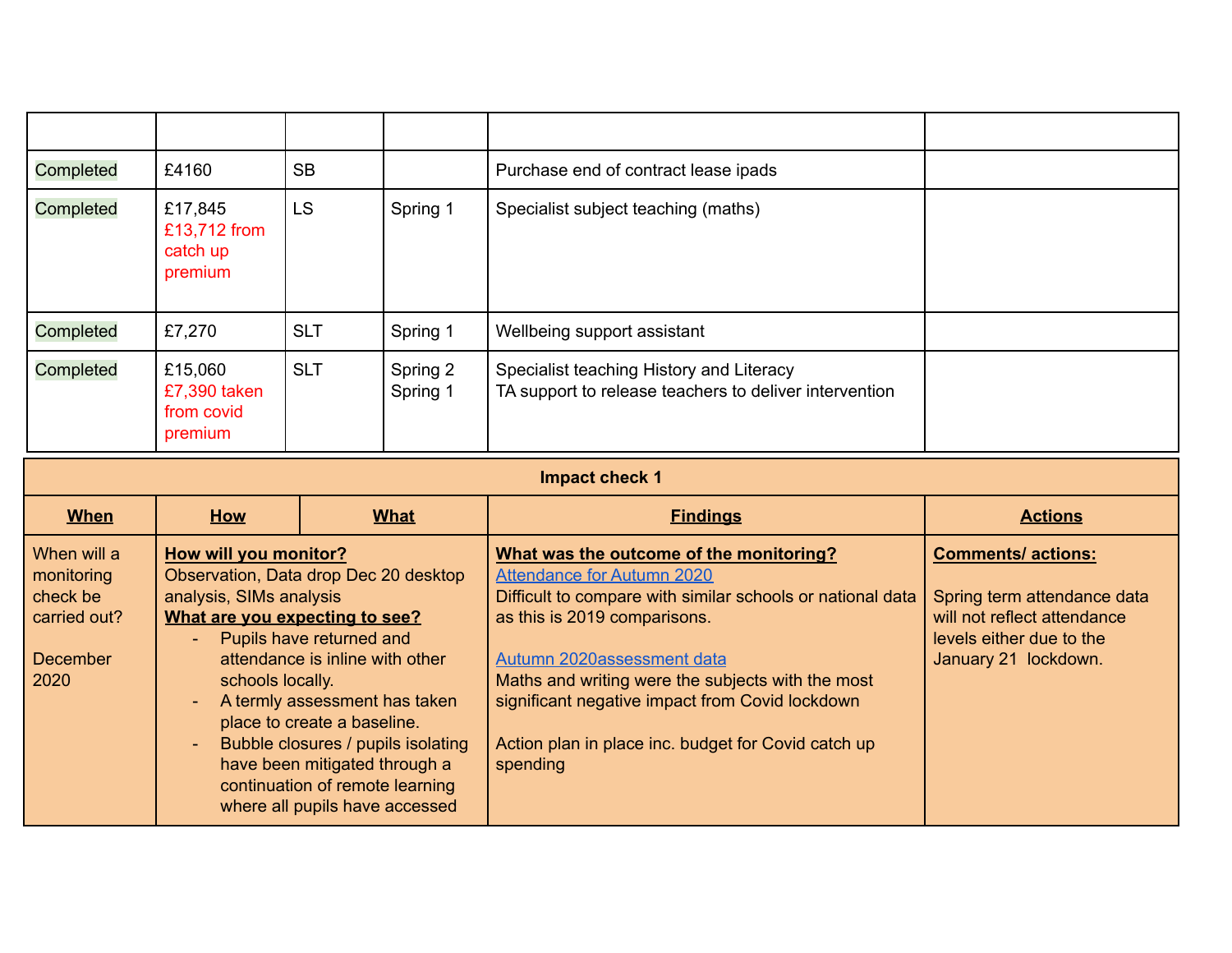|                                                                 | via loaned iPad where necessary.<br>Action plan in place for Covid<br>Catch Up inc how the premium<br>will be spent and impact<br>measured.<br>Staff have been recruited to lead<br>or cover additional intervention. |                            |                               |                                                                                                                                                                                                    |                                             |
|-----------------------------------------------------------------|-----------------------------------------------------------------------------------------------------------------------------------------------------------------------------------------------------------------------|----------------------------|-------------------------------|----------------------------------------------------------------------------------------------------------------------------------------------------------------------------------------------------|---------------------------------------------|
| Phase:<br>Not started<br>Implementing<br>Completed/<br>embedded | Cost £<br>CPD time?<br>(Spark,<br>Base, Full)                                                                                                                                                                         | Who is<br>responsible<br>? | When will it be<br>completed? | Action                                                                                                                                                                                             | When was it checked by SLT?<br>Who and how? |
| Completed/                                                      |                                                                                                                                                                                                                       | Class<br>teachers          | Spring 21<br>onwards          | Plan intervention for spring and summer<br>Create intervention mapping to identify children,<br>time, frequency, intervention and expected<br>outcomes.<br>Create timetable for shared space areas |                                             |
| Completed                                                       | £8,498<br>From<br>school<br>budget<br>$21 - 22$                                                                                                                                                                       | <b>LS</b>                  | Autumn 21                     | Extend specialist maths teaching contract for additional<br>term (autumn 21)                                                                                                                       |                                             |

| Impact check 2 |                                                                                                                                    |  |                                                                                                                                                                                                        |                          |  |  |
|----------------|------------------------------------------------------------------------------------------------------------------------------------|--|--------------------------------------------------------------------------------------------------------------------------------------------------------------------------------------------------------|--------------------------|--|--|
| <b>When</b>    | <b>What</b><br><b>Findings</b><br><b>How</b>                                                                                       |  |                                                                                                                                                                                                        |                          |  |  |
| summer 21      | <b>How will you monitor?</b><br>Desktop analysis of docs.<br><b>Observations</b><br>Internal data<br>What are we expecting to see? |  | What evidence is there that the intended impact is being had?<br>*Summer data 2021 to be linked here<br>* pupil questionnaire to be linked<br>With the exception of Y4 maths all subjects in all years | <b>Comments/actions:</b> |  |  |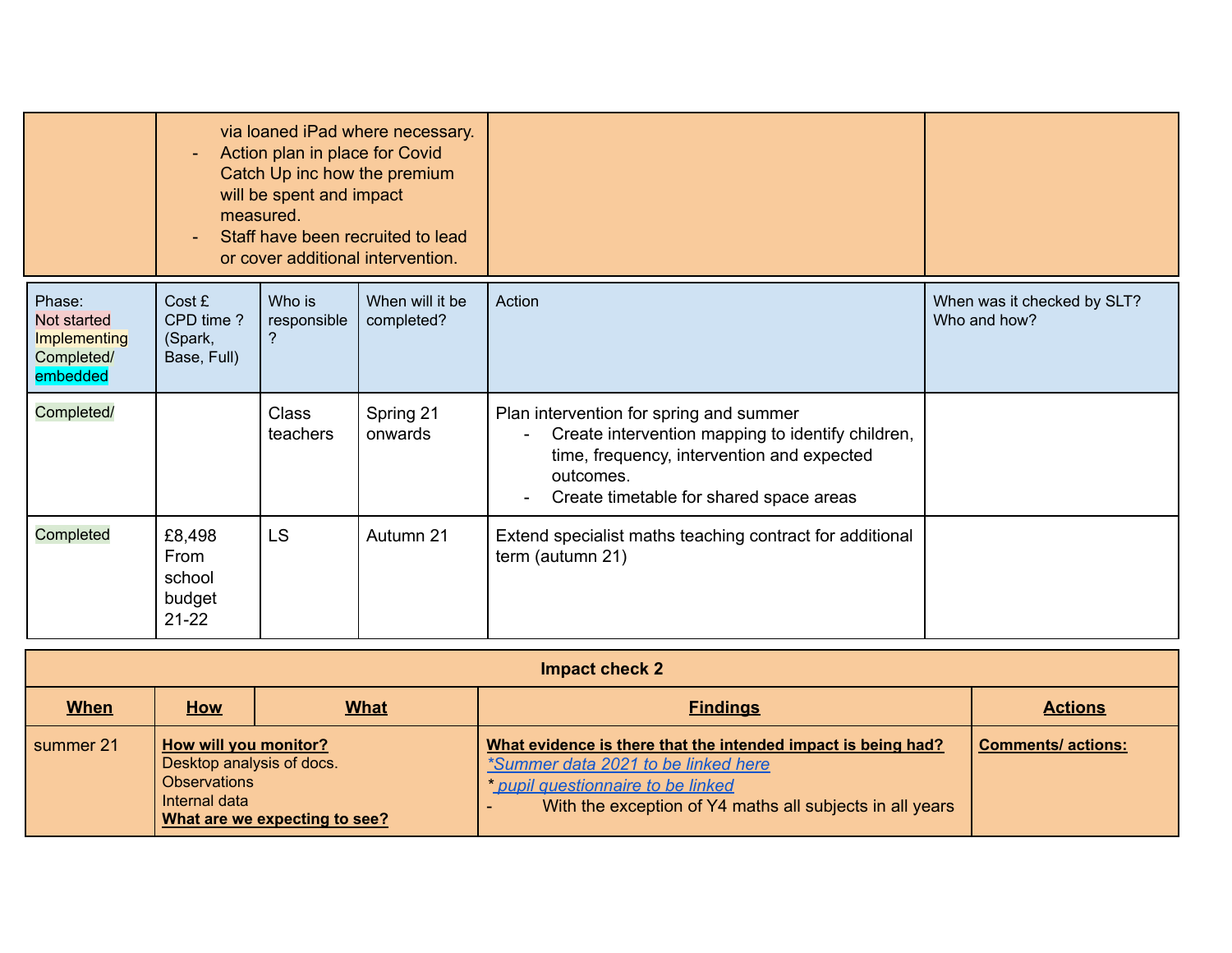|                                                                 | Action plan in place for 2021/22<br>Data shows accelerated progress during<br>summer term.<br>Pupil questionnaire shows the impact of<br>covid has not negatively affected mental<br>health and wellbeing |                            |                               | are stronger than they were pre-covid in December 2019. Y4<br>maths has had additional teaching in during the summer term<br>to support teachers planning and delivery. |              |                                             |
|-----------------------------------------------------------------|-----------------------------------------------------------------------------------------------------------------------------------------------------------------------------------------------------------|----------------------------|-------------------------------|-------------------------------------------------------------------------------------------------------------------------------------------------------------------------|--------------|---------------------------------------------|
| Phase:<br>Not started<br>Implementing<br>Completed/<br>embedded | Cost £<br>CPD time?<br>(Spark,<br>Base, Full)                                                                                                                                                             | Who is<br>responsible<br>? | When will it be<br>completed? | Action                                                                                                                                                                  |              | When was it checked by SLT?<br>Who and how? |
| Completed                                                       | £8,498<br>From<br>school<br>budget<br>$21 - 22$                                                                                                                                                           | <b>LS</b>                  | Autumn 21                     | Extend specialist maths teaching contract for additional<br>term (autumn 21)                                                                                            | SB completed |                                             |
| <b>Implementing</b>                                             |                                                                                                                                                                                                           | <b>SB</b>                  | Autumn 21                     | Register for the National Tutoring Programme                                                                                                                            |              | Autumn 21 WS/SB                             |
| <b>Implementing</b>                                             | 75-95% of<br>the costs<br>reimbursed<br>£5,000<br>from<br>school's<br>budget                                                                                                                              | Core<br>subject<br>leads   | Autumn 21                     | Identify pupils most in need of catch up tutoring and<br>develop timetables to support this intervention                                                                |              |                                             |
|                                                                 |                                                                                                                                                                                                           | <b>SB</b>                  | Autumn 21                     | Appoint appropriate specialists to deliver 1:1 or small<br>group intervention                                                                                           |              |                                             |

| ---          |
|--------------|
| <b>Admin</b> |
|              |